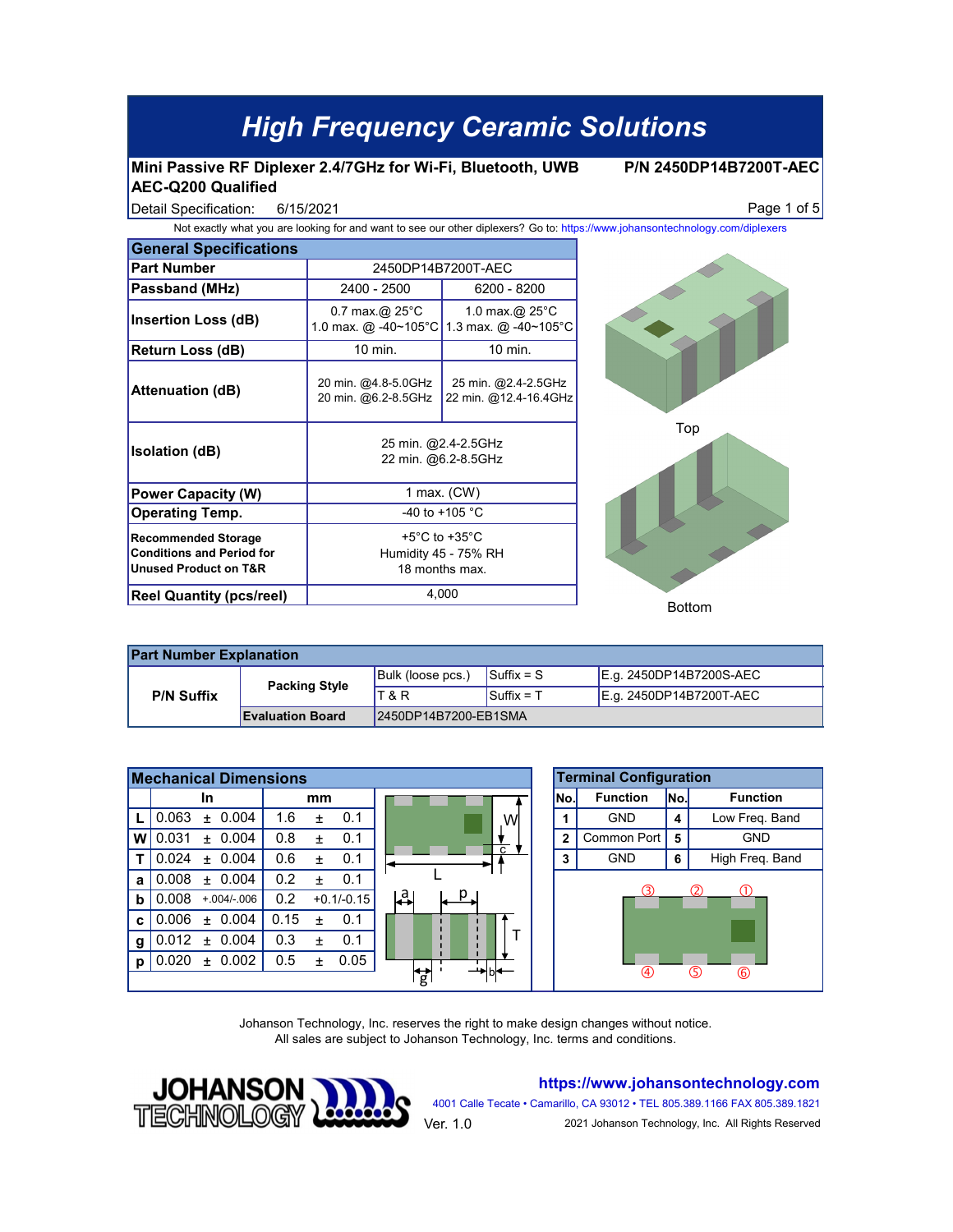



Johanson Technology, Inc. reserves the right to make design changes without notice. All sales are subject to Johanson Technology, Inc. terms and conditions.



**https://www.johansontechnology.com**

4001 Calle Tecate • Camarillo, CA 93012 • TEL 805.389.1166 FAX 805.389.1821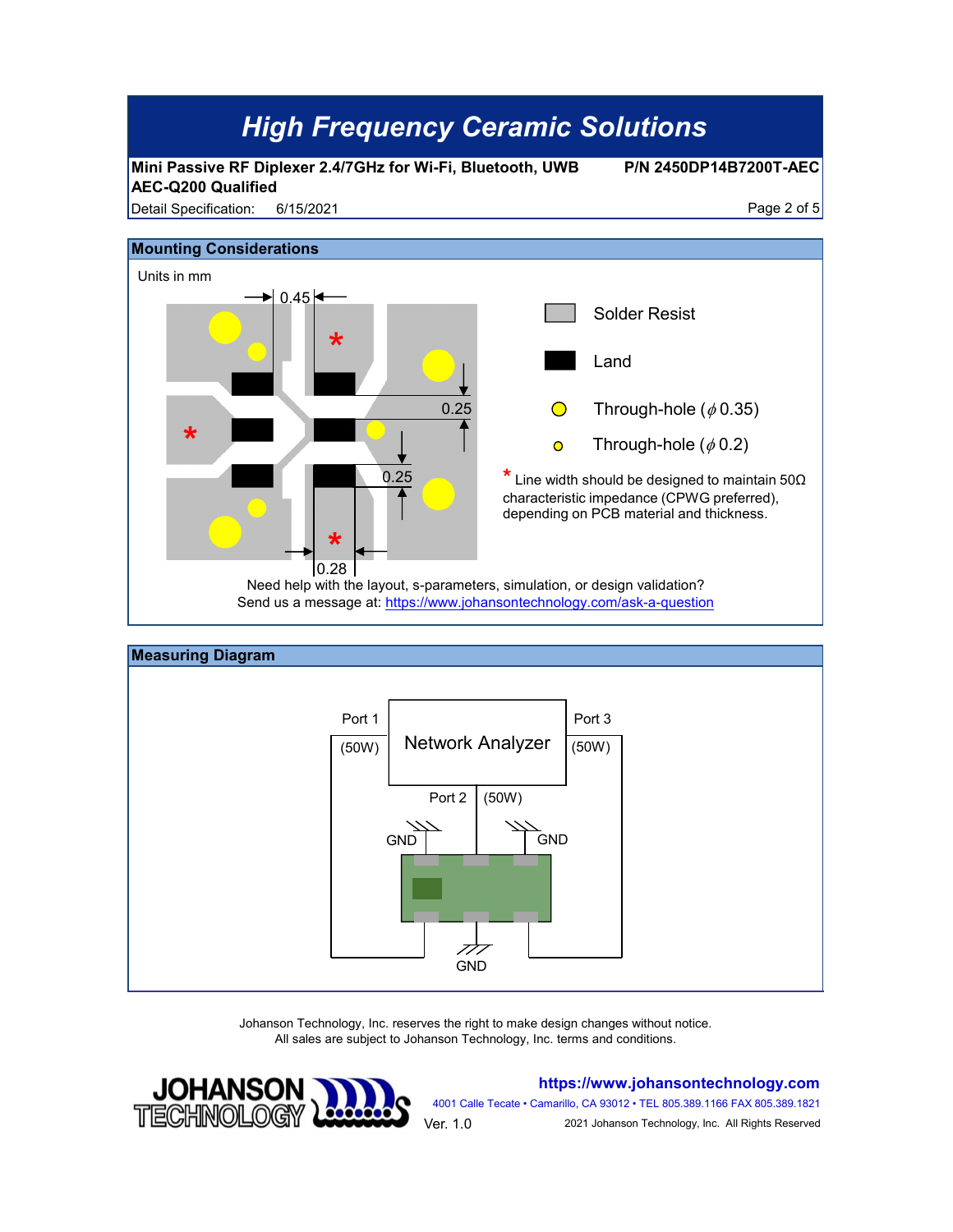**Mini Passive RF Diplexer 2.4/7GHz for Wi-Fi, Bluetooth, UWB AEC-Q200 Qualified**

**P/N 2450DP14B7200T-AEC**

Detail Specification: 6/15/2021 **Detail Specification:** 6/15/2021 6/15/2021



Johanson Technology, Inc. reserves the right to make design changes without notice. All sales are subject to Johanson Technology, Inc. terms and conditions.



**https://www.johansontechnology.com**

4001 Calle Tecate • Camarillo, CA 93012 • TEL 805.389.1166 FAX 805.389.1821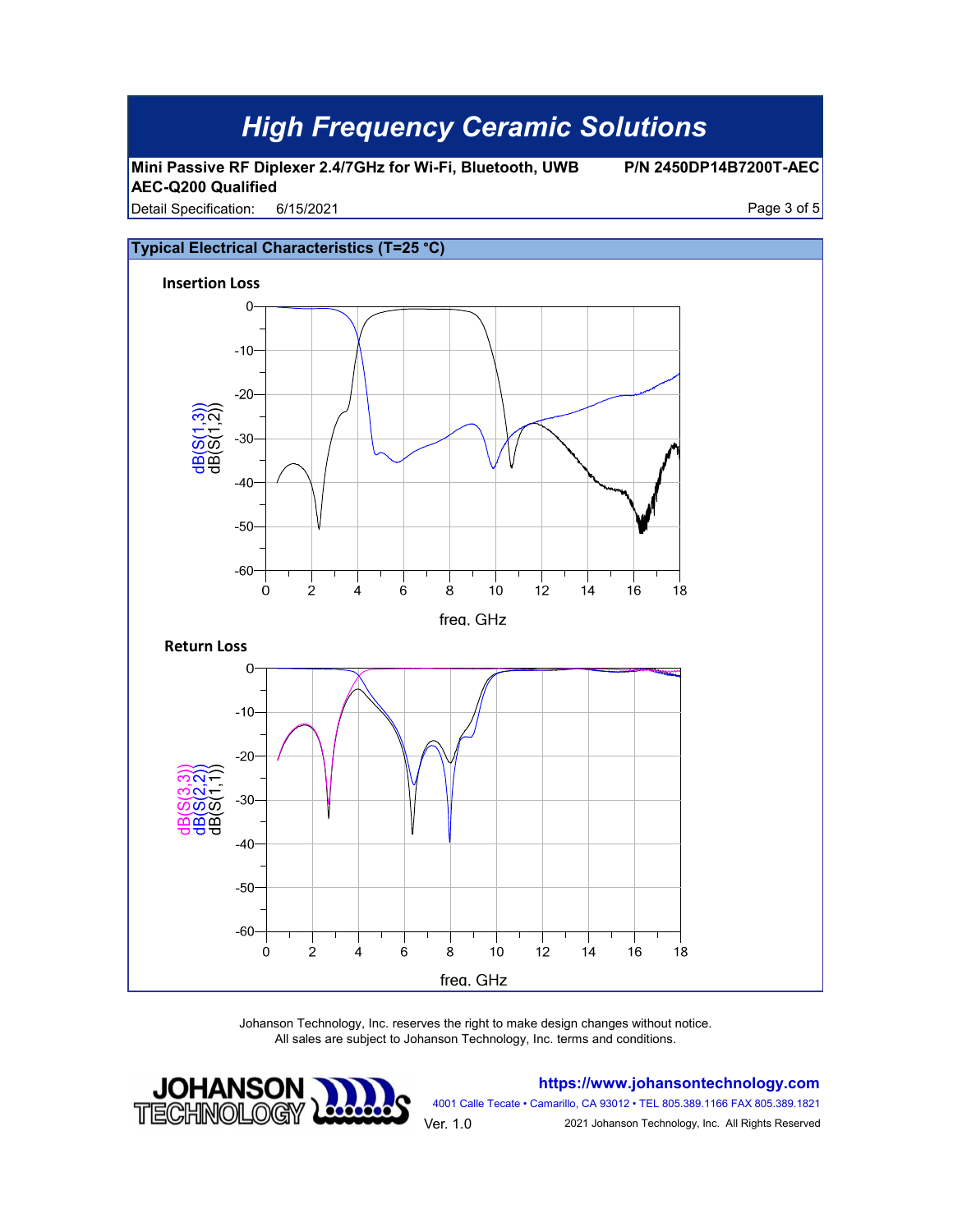**Mini Passive RF Diplexer 2.4/7GHz for Wi-Fi, Bluetooth, UWB AEC-Q200 Qualified**

**P/N 2450DP14B7200T-AEC**

Detail Specification: 6/15/2021 **Detail Specification:** 6/15/2021 6/15/2021



Johanson Technology, Inc. reserves the right to make design changes without notice. All sales are subject to Johanson Technology, Inc. terms and conditions.



**https://www.johansontechnology.com**

4001 Calle Tecate • Camarillo, CA 93012 • TEL 805.389.1166 FAX 805.389.1821 Ver. 1.0 2021 Johanson Technology, Inc. All Rights Reserved